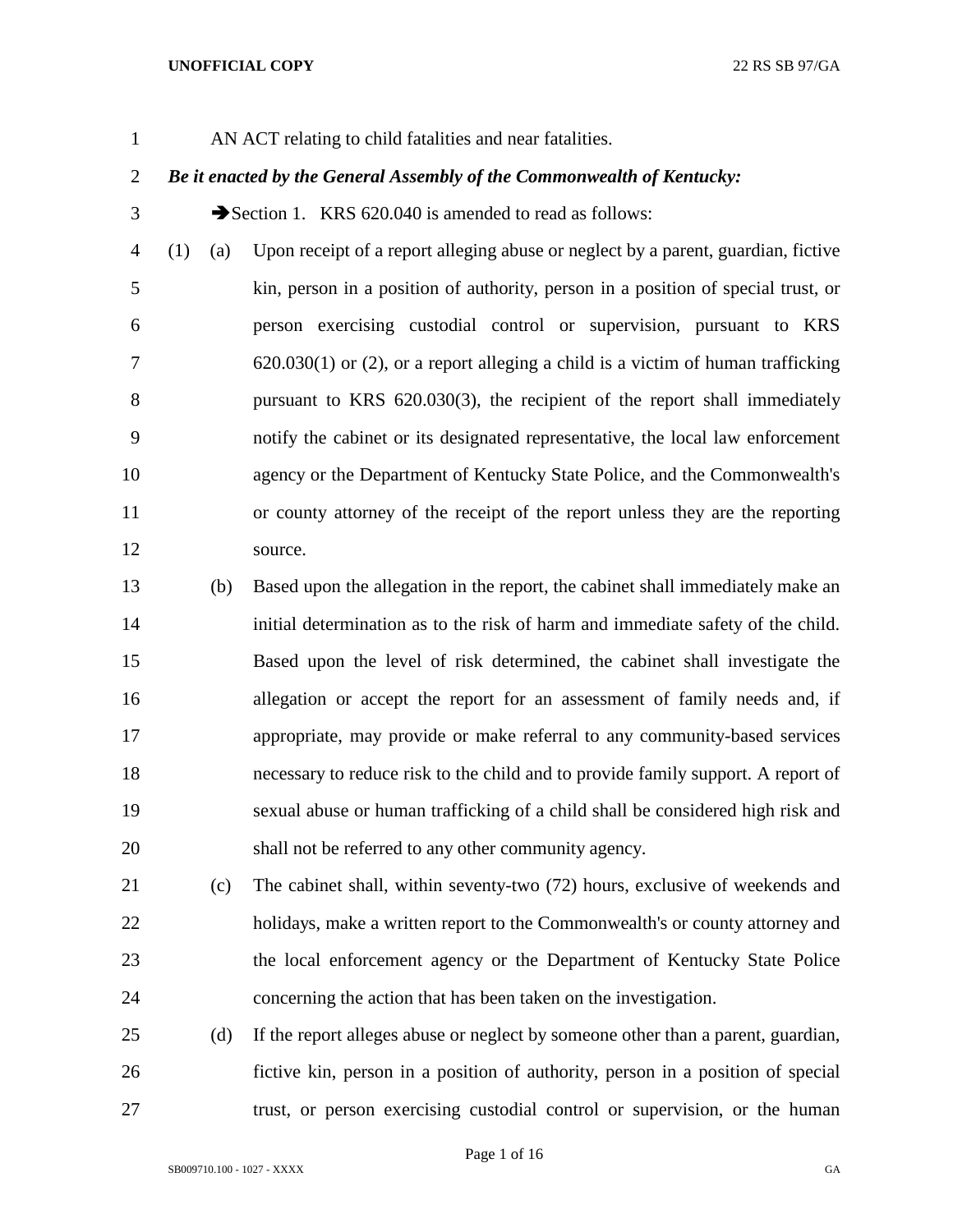trafficking of a child, the cabinet shall immediately notify the Commonwealth's or county attorney and the local law enforcement agency or the Department of Kentucky State Police.

- (2) (a) Upon receipt of a report alleging dependency pursuant to KRS 620.030(1) and (2), the recipient shall immediately notify the cabinet or its designated representative.
- (b) Based upon the allegation in the report, the cabinet shall immediately make an initial determination as to the risk of harm and immediate safety of the child. Based upon the level of risk, the cabinet shall investigate the allegation or accept the report for an assessment of family needs and, if appropriate, may provide or make referral to any community-based services necessary to reduce risk to the child and to provide family support. A report of sexual abuse or human trafficking of a child shall be considered high risk and shall not be referred to any other community agency.
- (c) The cabinet need not notify the local law enforcement agency or the Department of Kentucky State Police or county attorney or Commonwealth's attorney of reports made under this subsection unless the report involves the human trafficking of a child, in which case the notification shall be required.
- (3) If the cabinet or its designated representative receives a report of abuse by a person other than a parent, guardian, fictive kin, person in a position of authority, person in a position of special trust, or other person exercising custodial control or supervision of a child, it shall immediately notify the local law enforcement agency or the Department of Kentucky State Police and the Commonwealth's or county attorney of the receipt of the report and its contents, and they shall investigate the matter. The cabinet or its designated representative shall participate in an investigation of noncustodial physical abuse or neglect at the request of the local law enforcement agency or the Department of Kentucky State Police. The cabinet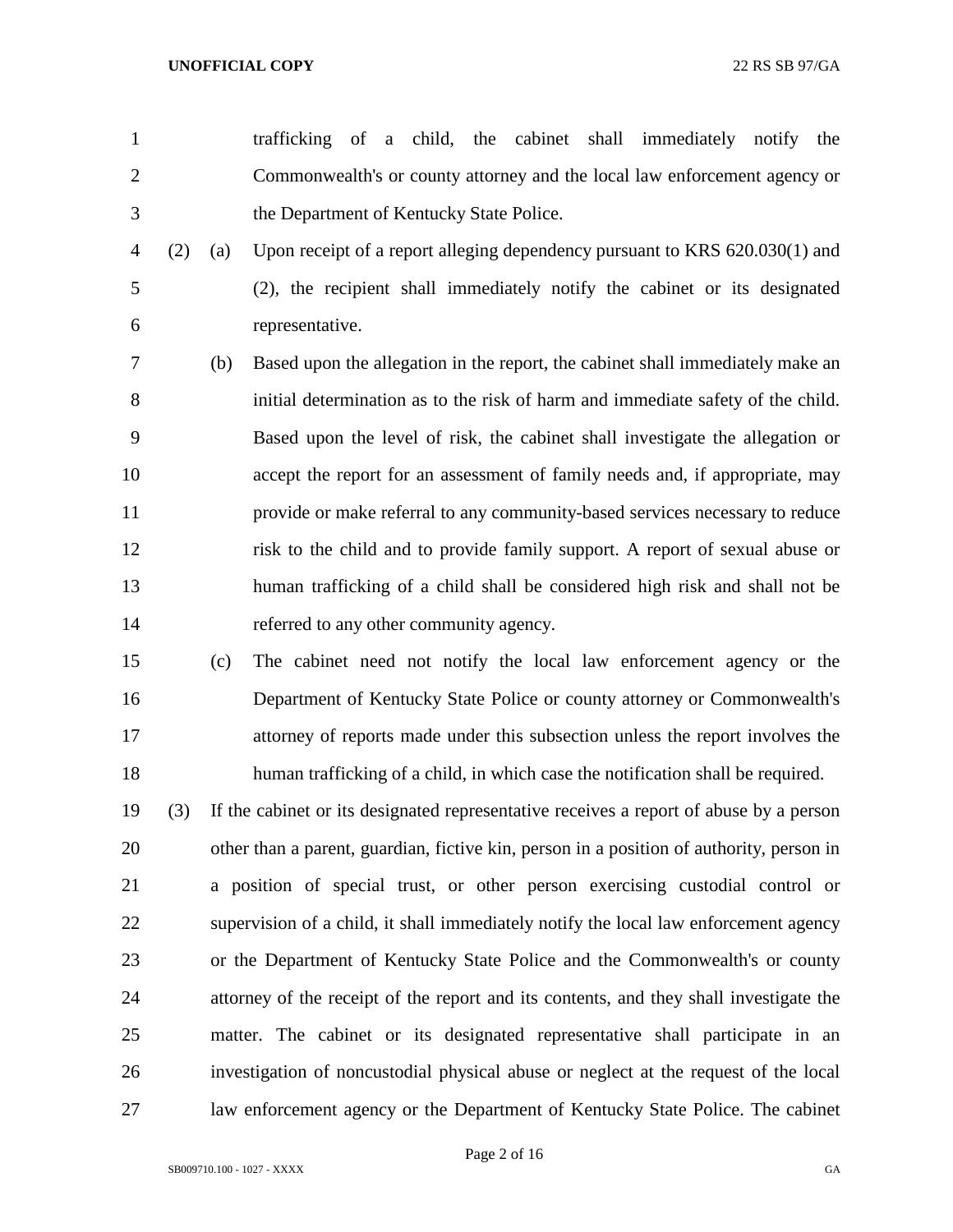- shall participate in all investigations of reported or suspected sexual abuse or human trafficking of a child.
- (4) School personnel or other persons listed in KRS 620.030(2) do not have the authority to conduct internal investigations in lieu of the official investigations outlined in this section.
- (5) (a) If, after receiving the report, the law enforcement officer, the cabinet, or its designated representative cannot gain admission to the location of the child, a search warrant shall be requested from, and may be issued by, the judge to the appropriate law enforcement official upon probable cause that the child is dependent, neglected, or abused. If, pursuant to a search under a warrant, a child is discovered and appears to be in imminent danger, the child may be removed by the law enforcement officer.
- (b) If a child who is in a hospital or under the immediate care of a physician appears to be in imminent danger if he or she is returned to the persons having custody of him or her, the physician or hospital administrator may hold the child without court order, provided that a request is made to the court for an emergency custody order at the earliest practicable time, not to exceed seventy-two (72) hours.
- (c) Any appropriate law enforcement officer may take a child into protective custody and may hold that child in protective custody without the consent of the parent or other person exercising custodial control or supervision if there exist reasonable grounds for the officer to believe that the child is in danger of imminent death or serious physical injury, is being sexually abused, or is a victim of human trafficking and that the parents or other person exercising custodial control or supervision are unable or unwilling to protect the child. The officer or the person to whom the officer entrusts the child shall, within twelve (12) hours of taking the child into protective custody, request the court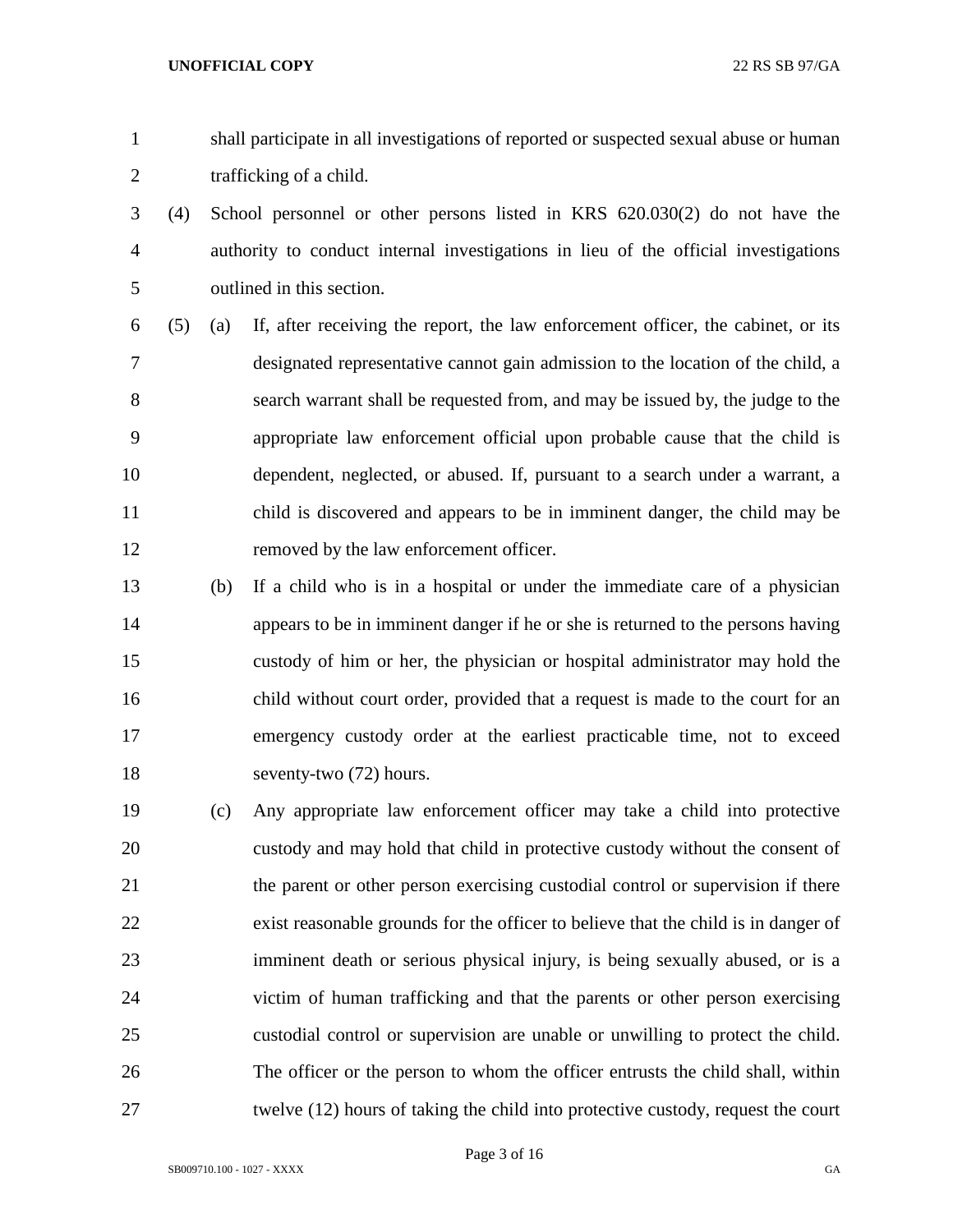to issue an emergency custody order.

- (d) When a law enforcement officer, hospital administrator, or physician takes a child into custody without the consent of the parent or other person exercising custodial control or supervision, he or she shall provide written notice to the parent or other person stating the reasons for removal of the child. Failure of the parent or other person to receive notice shall not, by itself, be cause for civil or criminal liability.
- *(e) 1. If a report includes a child fatality or near fatality, and the law enforcement officer has reasonable grounds to believe any parent or person exercising custodial control or supervision of the child was under the influence of alcohol or drugs at the time the fatality or near fatality occurred, the law enforcement officer shall request a test of blood, breath, or urine from that person.*
- *2. If, after making the request, consent is not given for the test of blood, breath, or urine, a search warrant shall be requested from and may be*
- *issued by the judge to the appropriate law enforcement official upon*
- *probable cause that a child fatality or near fatality has occurred and that the person exercising custodial control or supervision of the child*
- *at the time of the fatality or near fatality was under the influence.*
- *3. Any test requested under this section shall be conducted pursuant to the testing procedures and requirements in KRS 189A.103.*
- (6) To the extent practicable and when in the best interest of a child alleged to have been abused, interviews with the child shall be conducted at a children's advocacy center.
- (7) (a) One (1) or more multidisciplinary teams may be established in every county or group of contiguous counties.
- (b) Membership of the multidisciplinary team shall include but shall not be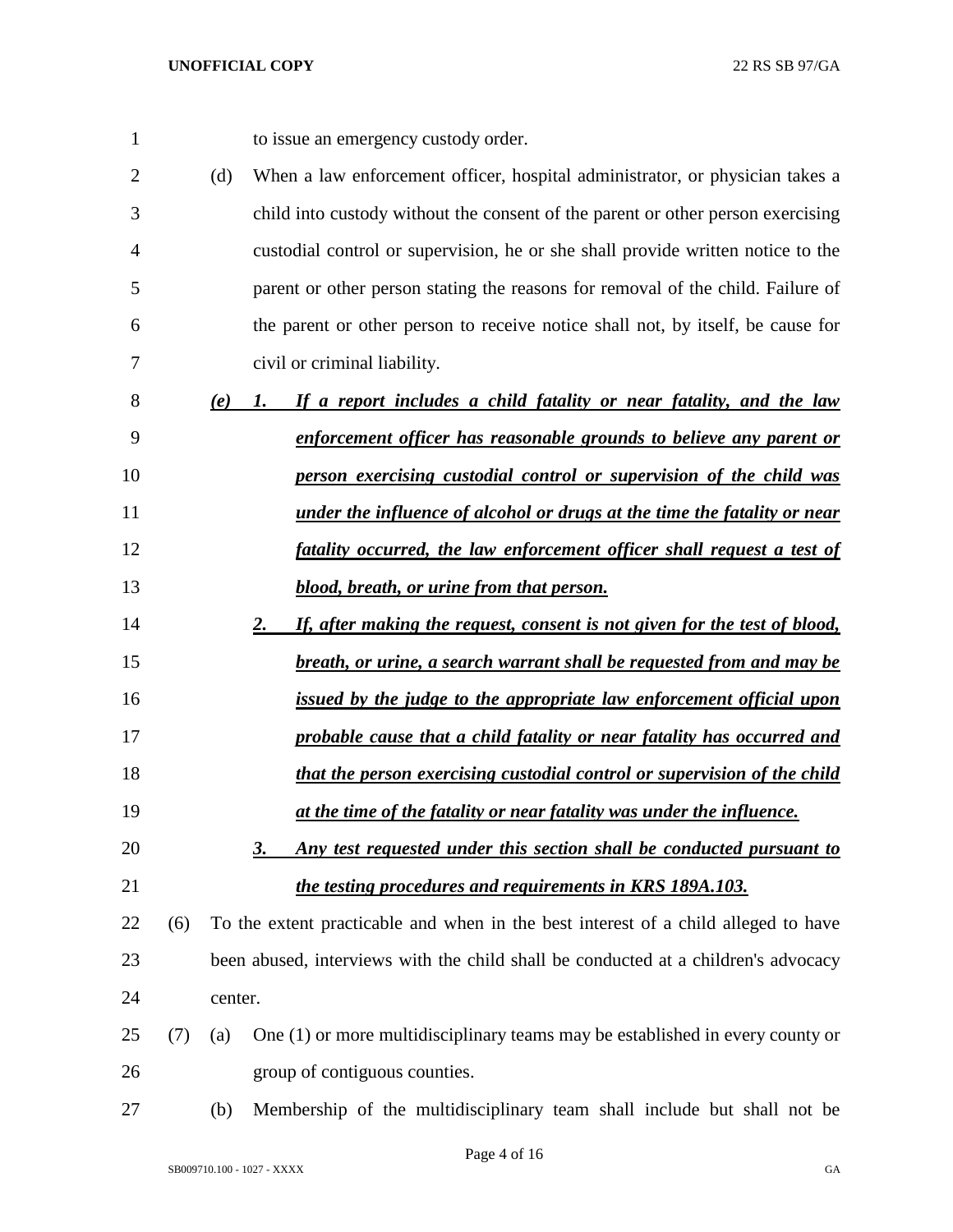limited to social service workers employed by the Cabinet for Health and Family Services and law enforcement officers. Additional team members may include Commonwealth's and county attorneys, children's advocacy center staff, mental health professionals, medical professionals, victim advocates including advocates for victims of human trafficking, educators, and other related professionals, as deemed appropriate.

- (c) The multidisciplinary team shall review child sexual abuse cases and child human trafficking cases involving commercial sexual activity referred by participating professionals, including those in which the alleged perpetrator does not have custodial control or supervision of the child or is not responsible for the child's welfare. The purpose of the multidisciplinary team shall be to review investigations, assess service delivery, and to facilitate efficient and appropriate disposition of cases through the criminal justice system.
- (d) The team shall hold regularly scheduled meetings if new reports of sexual abuse or child human trafficking cases involving commercial sexual activity are received or if active cases exist. At each meeting, each active case shall be presented and the agencies' responses assessed.
- (e) The multidisciplinary team shall provide an annual report to the public of nonidentifying case information to allow assessment of the processing and disposition of child sexual abuse cases and child human trafficking cases involving commercial sexual activity.
- (f) Multidisciplinary team members and anyone invited by the multidisciplinary team to participate in a meeting shall not divulge case information, including information regarding the identity of the victim or source of the report. Team members and others attending meetings shall sign a confidentiality statement that is consistent with statutory prohibitions on disclosure of this information.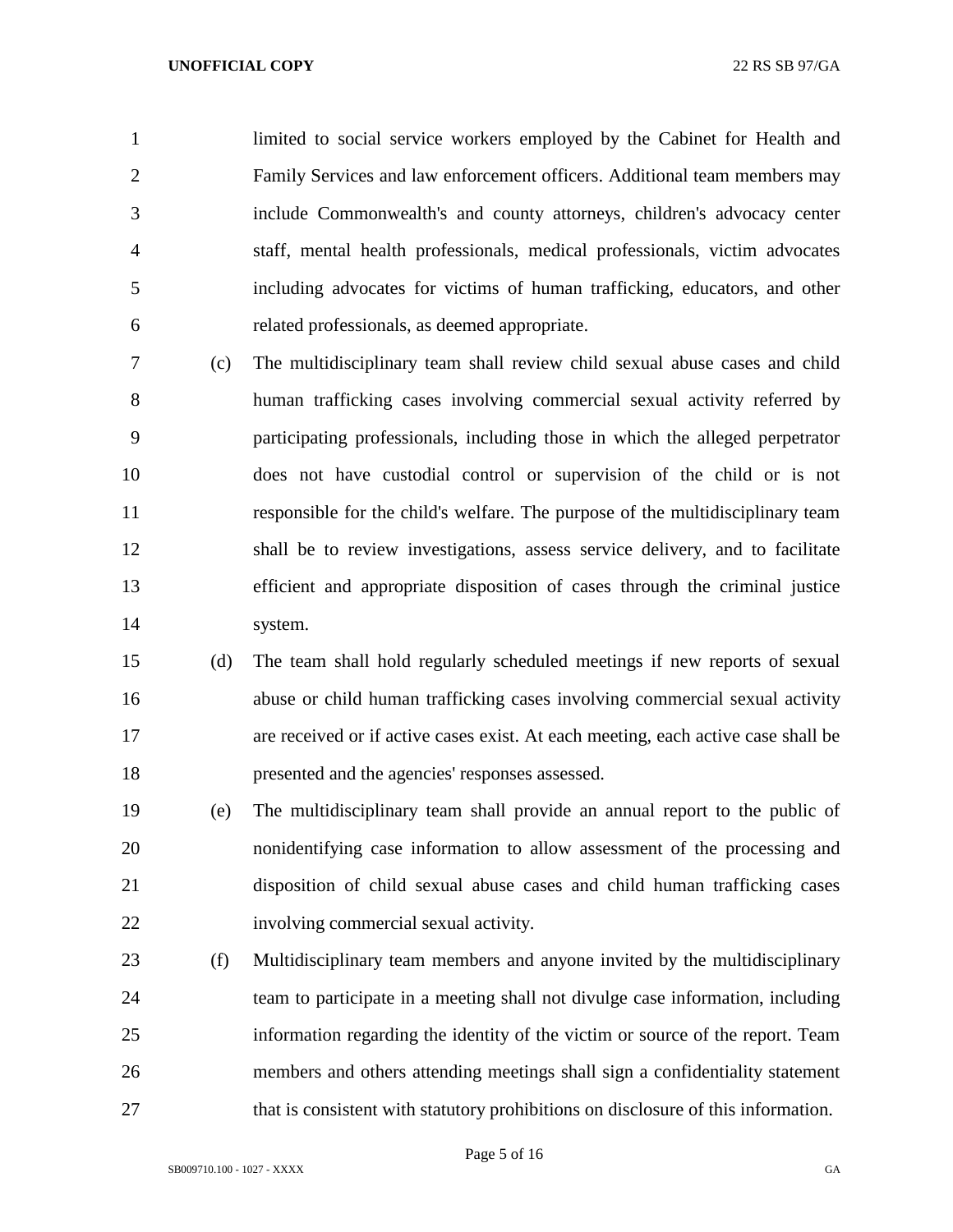- (g) The multidisciplinary team shall, pursuant to KRS 431.600 and 431.660, develop a local protocol consistent with the model protocol issued by the Kentucky Multidisciplinary Commission on Child Sexual Abuse. The local team shall submit the protocol to the commission for review and approval. (h) The multidisciplinary team review of a case may include information from reports generated by agencies, organizations, or individuals that are
- responsible for investigation, prosecution, or treatment in the case, KRS 610.320 to KRS 610.340 notwithstanding.
- (i) To the extent practicable, multidisciplinary teams shall be staffed by the local children's advocacy center.
- (8) Nothing in this section shall limit the cabinet's investigatory authority under KRS 620.050 or any other obligation imposed by law.

13 Section 2. KRS 620.055 is amended to read as follows:

- (1) An external child fatality and near fatality review panel is hereby created and established for the purpose of conducting comprehensive reviews of child fatalities and near fatalities, reported to the Cabinet for Health and Family Services, suspected to be a result of abuse or neglect. The panel shall be attached to the Justice and Public Safety Cabinet for staff and administrative purposes.
- (2) The external child fatality and near fatality review panel shall be composed of the following five (5) ex officio nonvoting members and *seventeen (17)*[fifteen (15)] voting members:
- (a) *Two (2) members*[The chairperson of the House Health and Welfare Committee] of the Kentucky General Assembly, *one (1) appointed by the President of the Senate and one (1) appointed by the Speaker of the House*  25 *of Representatives*, who shall be  $\{an\}$  ex officio nonvoting *members*[member];
- (b) [The chairperson of the Senate Health and Welfare Committee of the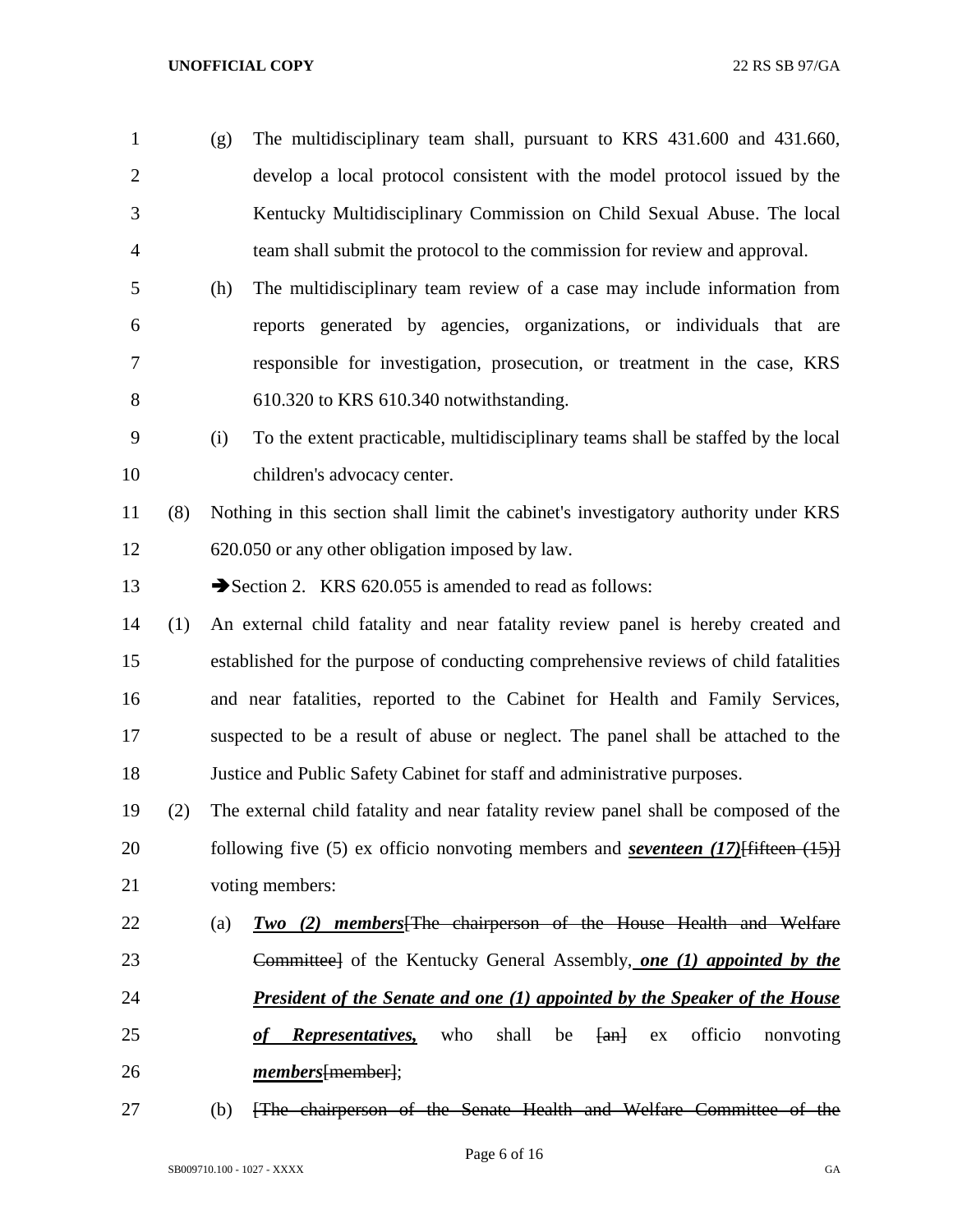| 1              | Kentucky General Assembly, who shall be an ex officio nonvoting member; {                                                                                                                                                                                                                                                                                                                                                                           |
|----------------|-----------------------------------------------------------------------------------------------------------------------------------------------------------------------------------------------------------------------------------------------------------------------------------------------------------------------------------------------------------------------------------------------------------------------------------------------------|
| $\overline{2}$ | <del>[(c) T</del> he commissioner of the Department for Community Based Services, who                                                                                                                                                                                                                                                                                                                                                               |
| 3              | shall be an ex officio nonvoting member;                                                                                                                                                                                                                                                                                                                                                                                                            |
| $\overline{4}$ | The commissioner of the Department for Public Health, who shall be an<br>$(c)$ $\{d\}$                                                                                                                                                                                                                                                                                                                                                              |
| 5              | ex officio nonvoting member;                                                                                                                                                                                                                                                                                                                                                                                                                        |
| 6              | A family court judge selected by the Chief Justice of the Kentucky<br>$(d)$ $\overline{e}$ $\overline{e}$ $\overline{e}$ $\overline{e}$ $\overline{e}$ $\overline{e}$ $\overline{e}$ $\overline{e}$ $\overline{e}$ $\overline{e}$ $\overline{e}$ $\overline{e}$ $\overline{e}$ $\overline{e}$ $\overline{e}$ $\overline{e}$ $\overline{e}$ $\overline{e}$ $\overline{e}$ $\overline{e}$ $\overline{e}$ $\overline{e}$ $\overline{e}$ $\overline{e}$ |
| 7              | Supreme Court, who shall be an ex officio nonvoting member;                                                                                                                                                                                                                                                                                                                                                                                         |
| 8              | A pediatrician from the University of Kentucky's Department of<br>$(e)$ $(f)$                                                                                                                                                                                                                                                                                                                                                                       |
| 9              | Pediatrics who is licensed and experienced in forensic medicine relating to                                                                                                                                                                                                                                                                                                                                                                         |
| 10             | child abuse and neglect to be selected by the Attorney General from a list of                                                                                                                                                                                                                                                                                                                                                                       |
| 11             | three (3) names provided by the dean of the University of Kentucky School of                                                                                                                                                                                                                                                                                                                                                                        |
| 12             | Medicine;                                                                                                                                                                                                                                                                                                                                                                                                                                           |
| 13             | A pediatrician from the University of Louisville's Department of<br>$f(\mathbf{E})$                                                                                                                                                                                                                                                                                                                                                                 |
| 14             | Pediatrics who is licensed and experienced in forensic medicine relating to                                                                                                                                                                                                                                                                                                                                                                         |
| 15             | child abuse and neglect to be selected by the Attorney General from a list of                                                                                                                                                                                                                                                                                                                                                                       |
| 16             | three (3) names provided by the dean of the University of Louisville School of                                                                                                                                                                                                                                                                                                                                                                      |
| 17             | Medicine;                                                                                                                                                                                                                                                                                                                                                                                                                                           |
| 18             | The state medical examiner or designee;<br>$(g)$ [(h)]                                                                                                                                                                                                                                                                                                                                                                                              |
| 19             | A court-appointed special advocate (CASA) program director to be<br>$(h)$ [(i)]                                                                                                                                                                                                                                                                                                                                                                     |
| 20             | selected by the Attorney General from a list of three (3) names provided by                                                                                                                                                                                                                                                                                                                                                                         |
| 21             | the Kentucky CASA Association;                                                                                                                                                                                                                                                                                                                                                                                                                      |
| 22             | A peace officer with experience investigating child abuse and neglect<br>$(i)$ $(i)$ $(i)$ $(i)$                                                                                                                                                                                                                                                                                                                                                    |
| 23             | fatalities and near fatalities to be selected by the Attorney General from a list                                                                                                                                                                                                                                                                                                                                                                   |
| 24             | of three (3) names provided by the commissioner of the Kentucky State                                                                                                                                                                                                                                                                                                                                                                               |
| 25             | Police;                                                                                                                                                                                                                                                                                                                                                                                                                                             |
| 26             | A representative from Prevent Child Abuse Kentucky, Inc. to be selected<br>$(\underline{i})$ $(\underline{k})$                                                                                                                                                                                                                                                                                                                                      |
| 27             | by the Attorney General from a list of three (3) names provided by the                                                                                                                                                                                                                                                                                                                                                                              |

Page 7 of 16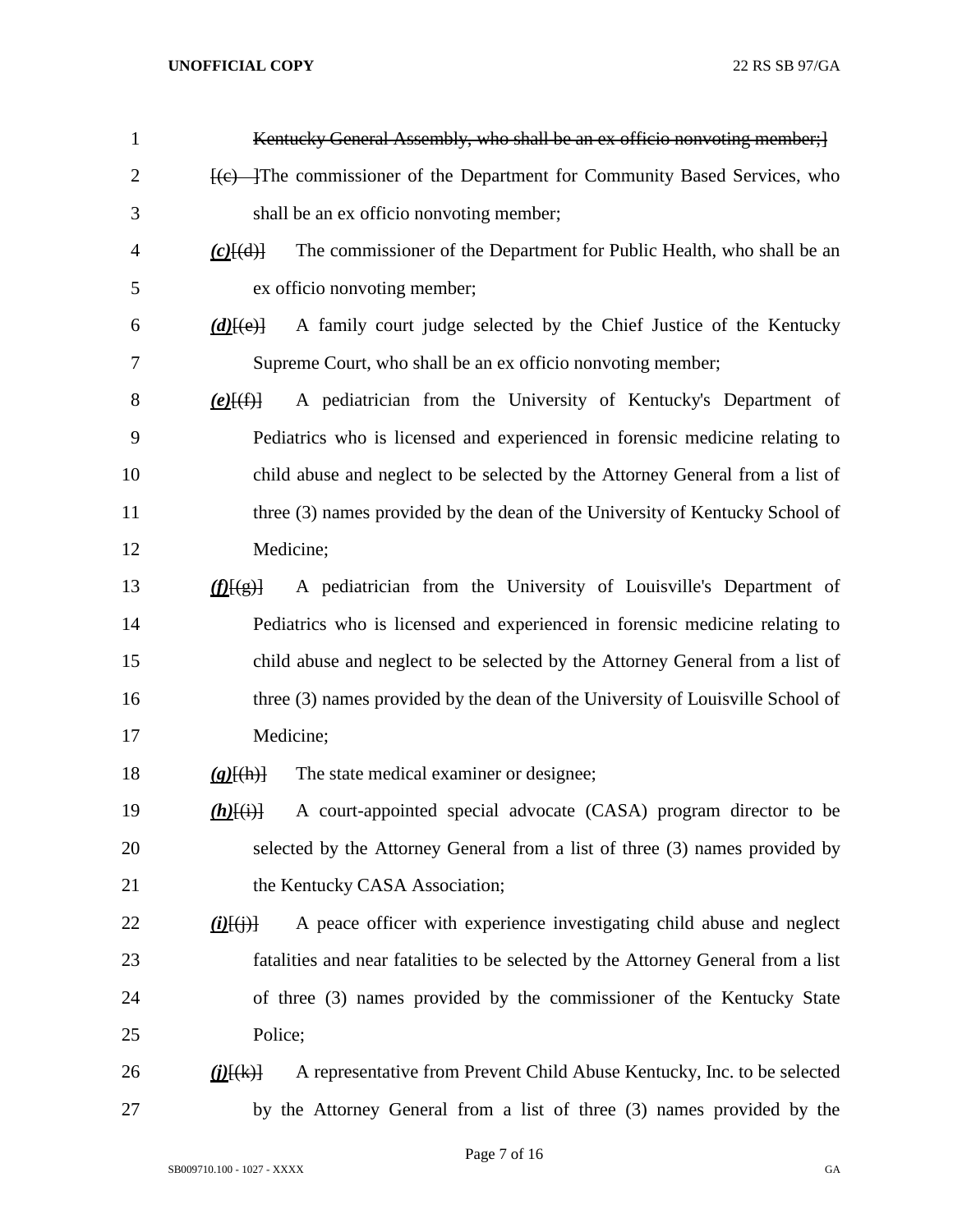| $\mathbf{1}$ |                        | president of the Prevent Child Abuse Kentucky, Inc. board of directors;                |
|--------------|------------------------|----------------------------------------------------------------------------------------|
| 2            | $(k)$ $\{(\cdot)\}$    | A practicing local prosecutor to be selected by the Attorney General;                  |
| 3            | $\underline{(l)$ [(m)] | The executive director of the Kentucky Domestic Violence Association                   |
| 4            |                        | or the executive director's designee;                                                  |
| 5            | $(m)$ [(n)]            | The chairperson of the State Child Fatality Review Team established in                 |
| 6            |                        | accordance with KRS 211.684 or the chairperson's designee;                             |
| 7            | $(n)$ [(o)]            | A practicing social work clinician to be selected by the Attorney General              |
| 8            |                        | from a list of three (3) names provided by the Board of Social Work;                   |
| 9            | $(o)$ [ $(p)$ ]        | A practicing addiction counselor to be selected by the Attorney General                |
| 10           |                        | from a list of three (3) names provided by the Kentucky Association of                 |
| 11           |                        | <b>Addiction Professionals;</b>                                                        |
| 12           | $(p)$ [ $(q)$ ]        | A representative from the family resource and youth service centers to                 |
| 13           |                        | be selected by the Attorney General from a list of three (3) names submitted           |
| 14           |                        | by the Cabinet for Health and Family Services;                                         |
| 15           | $(q)$ [(r)]            | A representative of a community mental health center to be selected by                 |
| 16           |                        | the Attorney General from a list of three (3) names provided by the Kentucky           |
| 17           |                        | Association of Regional Mental Health and Mental Retardation Programs,                 |
| 18           | Inc.;                  |                                                                                        |
| 19           | $(r)$ $\{s\}$          | A member of a citizen foster care review board selected by the Chief                   |
| 20           |                        | Justice of the Kentucky Supreme Court; [ and]                                          |
| 21           | $(s)$ [(t)]            | An at-large representative who shall serve as chairperson to be selected               |
| 22           |                        | by the Secretary of State:                                                             |
| 23           | (t)                    | <b>The president of the Kentucky Coroners Association; and</b>                         |
| 24           | (u)                    | A practicing medication-assisted treatment provider to be selected by the              |
| 25           |                        | Attorney General from a list of three (3) names provided by the Kentucky               |
| 26           |                        | <b>Board of Medical Licensure.</b>                                                     |
| 27           |                        | $(3)$ (a) By August 1, 2013, the appointing authority or the appointing authorities as |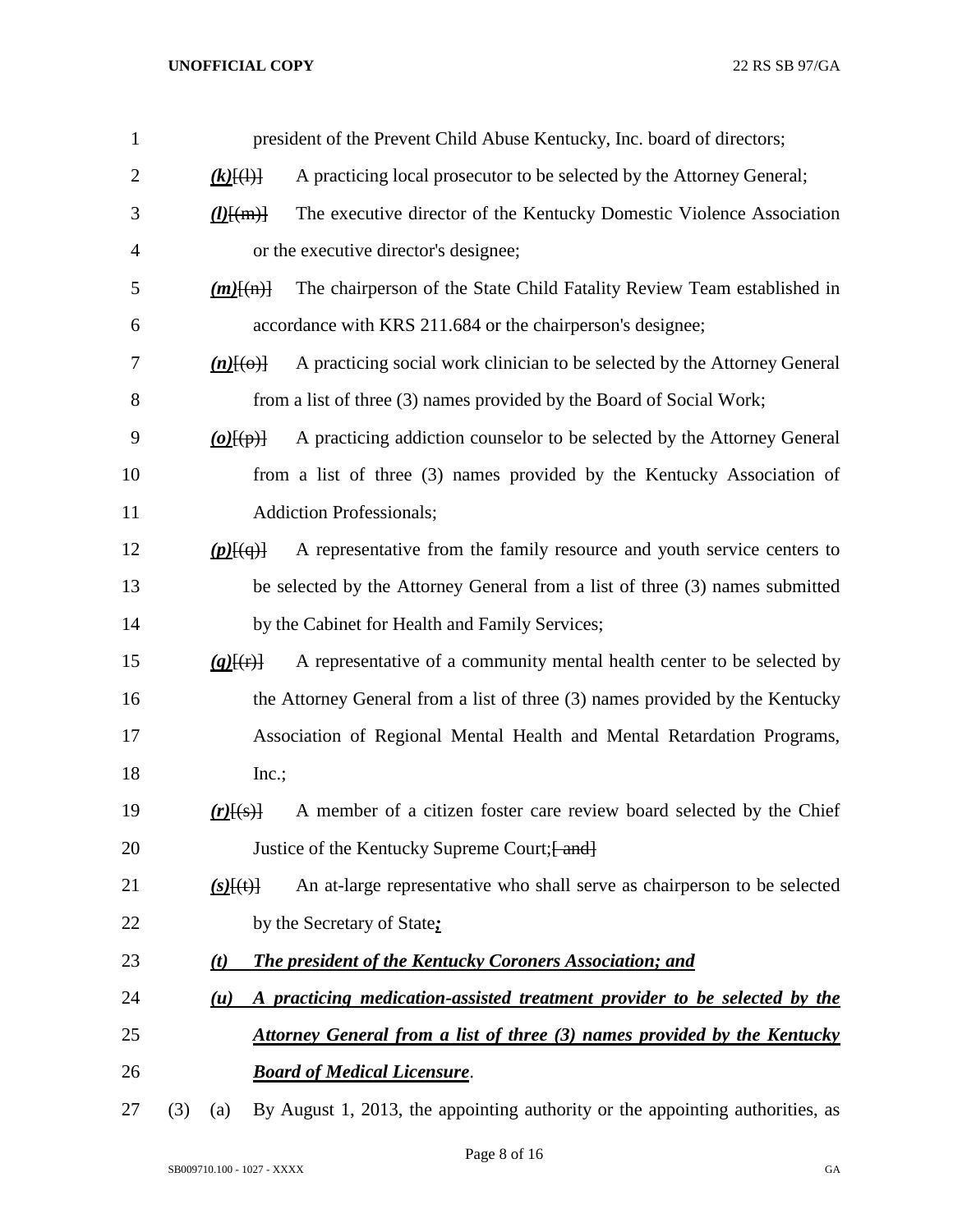| $\mathbf{1}$   |     |     | the case may be, shall have appointed panel members. Initial terms of                |
|----------------|-----|-----|--------------------------------------------------------------------------------------|
| $\overline{2}$ |     |     | members, other than those serving ex officio, shall be staggered to provide          |
| 3              |     |     | continuity. Initial appointments shall be: five $(5)$ members for terms of one $(1)$ |
| $\overline{4}$ |     |     | year, five $(5)$ members for terms of two $(2)$ years, and five $(5)$ members for    |
| 5              |     |     | terms of three $(3)$ years, these terms to expire, in each instance, on June 30      |
| 6              |     |     | and thereafter until a successor is appointed and accepts appointment.               |
| 7              |     | (b) | Upon the expiration of these initial staggered terms, successors shall be            |
| 8              |     |     | appointed by the respective appointing authorities, for terms of two (2) years,      |
| 9              |     |     | and until successors are appointed and accept their appointments. Members            |
| 10             |     |     | shall be eligible for reappointment. Vacancies in the membership of the panel        |
| 11             |     |     | shall be filled in the same manner as the original appointments.                     |
| 12             |     | (c) | At any time, a panel member shall recuse himself or herself from the review          |
| 13             |     |     | of a case if the panel member believes he or she has a personal or private           |
| 14             |     |     | conflict of interest.                                                                |
| 15             |     | (d) | If a voting panel member is absent from two $(2)$ or more consecutive,               |
| 16             |     |     | regularly scheduled meetings, the member shall be considered to have                 |
| 17             |     |     | resigned and shall be replaced with a new member in the same manner as the           |
| 18             |     |     | original appointment.                                                                |
| 19             |     | (e) | If a voting panel member is proven to have violated subsection (13) of this          |
| 20             |     |     | section, the member shall be removed from the panel, and the member shall            |
| 21             |     |     | be replaced with a new member in the same manner as the original                     |
| 22             |     |     | appointment.                                                                         |
| 23             | (4) |     | The panel shall meet at least quarterly and may meet upon the call of the            |
| 24             |     |     | chairperson of the panel.                                                            |
| 25             | (5) |     | Members of the panel shall receive no compensation for their duties related to the   |
| 26             |     |     | panel, but may be reimbursed for expenses incurred in accordance with state          |
| 27             |     |     | guidelines and administrative regulations.                                           |

Page 9 of 16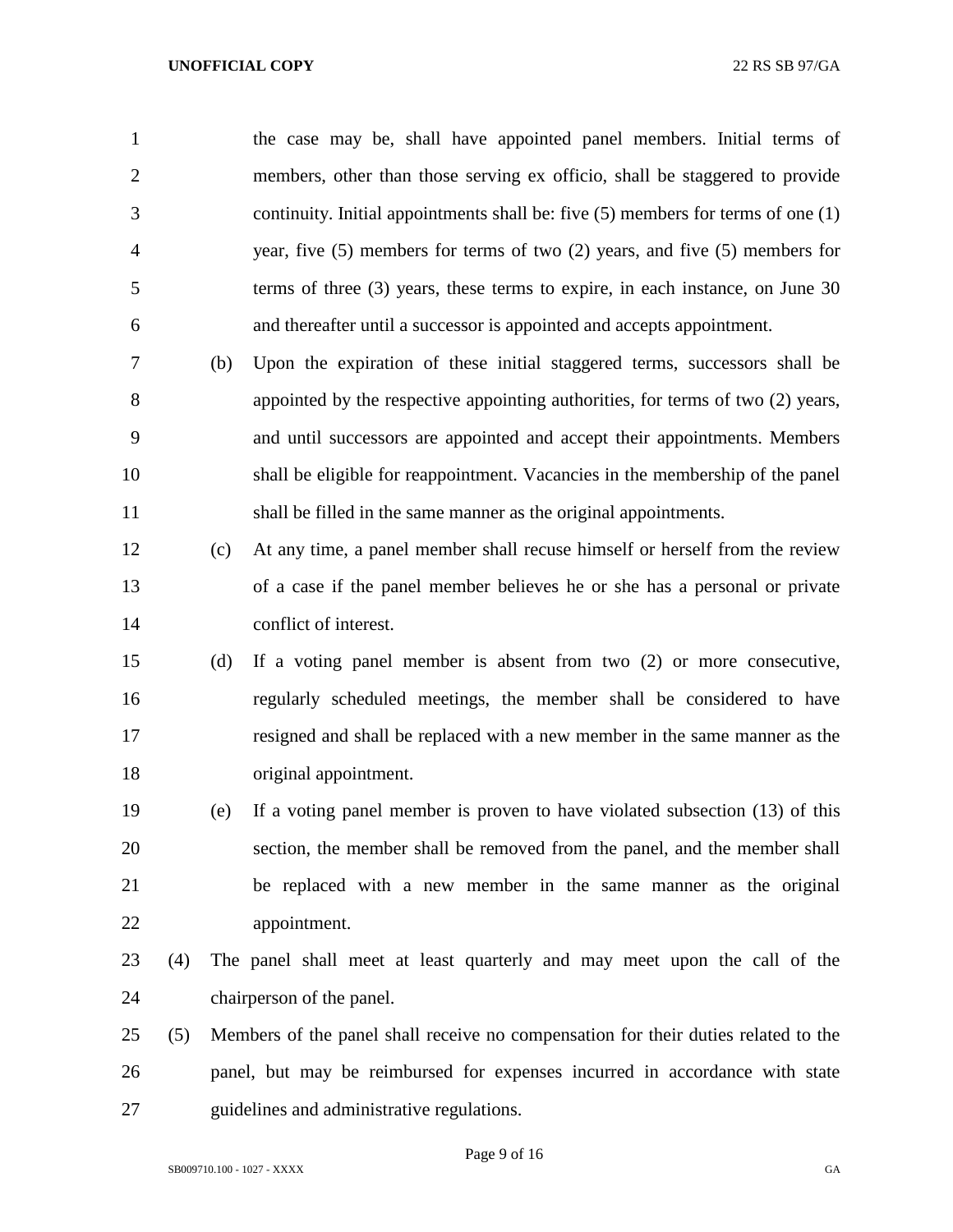| $\mathbf{1}$   | (6) |     | Each panel member shall be provided copies of all information set out in this         |
|----------------|-----|-----|---------------------------------------------------------------------------------------|
| $\overline{2}$ |     |     | subsection, including but not limited to records and information, upon request, to be |
| 3              |     |     | gathered, unredacted, and submitted to the panel within thirty (30) days by the       |
| $\overline{4}$ |     |     | Cabinet for Health and Family Services from the Department for Community Based        |
| 5              |     |     | Services or any agency, organization, or entity involved with a child subject to a    |
| 6              |     |     | fatality or near fatality:                                                            |
| 7              |     | (a) | Cabinet for Health and Family Services records and documentation regarding            |
| 8              |     |     | the deceased or injured child and his or her caregivers, residents of the home,       |
| 9              |     |     | and persons supervising the child at the time of the incident that include all        |
| 10             |     |     | records and documentation set out in this paragraph:                                  |
| 11             |     |     | All prior and ongoing investigations, services, or contacts;<br>1.                    |
| 12             |     |     | Any and all records of services to the family provided by agencies or<br>2.           |
| 13             |     |     | individuals contracted by the Cabinet for Health and Family Services;                 |
| 14             |     |     | and                                                                                   |
| 15             |     |     | 3.<br>All documentation of actions taken as a result of child fatality internal       |
| 16             |     |     | reviews conducted pursuant to KRS 620.050(12)(b);                                     |
| 17             |     | (b) | Licensing reports from the Cabinet for Health and Family Services, Office of          |
| 18             |     |     | Inspector General, if an incident occurred in a licensed facility;                    |
| 19             |     | (c) | All available records regarding protective services provided out of state;            |
| 20             |     | (d) | All records of services provided by the Department for Juvenile Justice               |
| 21             |     |     | regarding the deceased or injured child and his or her caregivers, residents of       |
| 22             |     |     | the home, and persons involved with the child at the time of the incident;            |
| 23             |     | (e) | Autopsy reports;                                                                      |
| 24             |     | (f) | Emergency medical service, fire department, law enforcement, coroner, and             |
| 25             |     |     | other first responder reports, including but not limited to photos and                |
| 26             |     |     | interviews with family members and witnesses;                                         |
| 27             |     | (g) | Medical records regarding the deceased or injured child, including but not            |

Page 10 of 16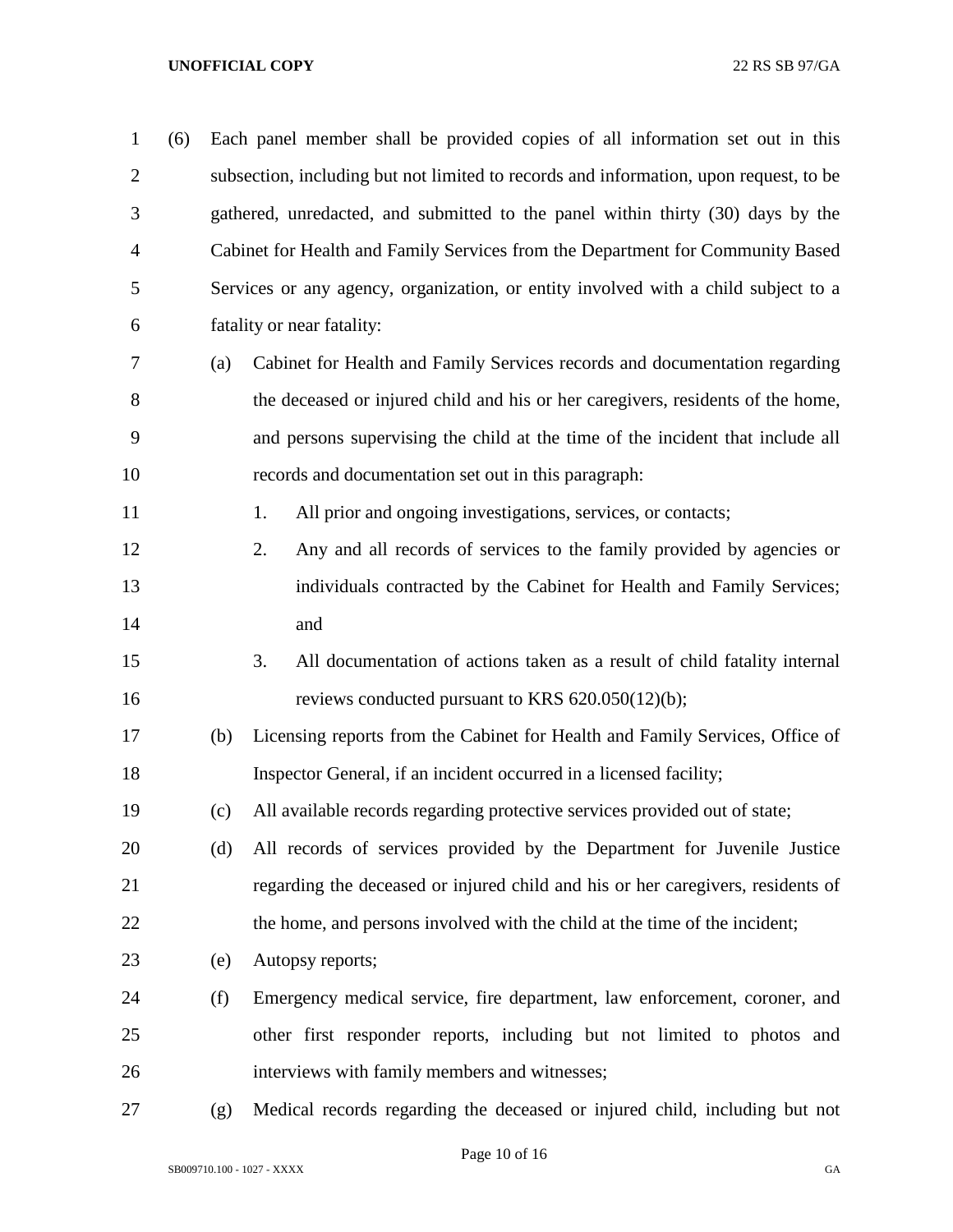| $\mathbf{1}$   |     | limited to all records and documentation set out in this paragraph:              |
|----------------|-----|----------------------------------------------------------------------------------|
| $\overline{2}$ |     | Primary care records, including progress notes; developmental<br>1.              |
| 3              |     | milestones; growth charts that include head circumference; all laboratory        |
| $\overline{4}$ |     | and X-ray requests and results; and birth record that includes record of         |
| 5              |     | delivery type, complications, and initial physical exam of baby;                 |
| 6              |     | In-home provider care notes about observations of the family, bonding,<br>2.     |
| 7              |     | others in home, and concerns;                                                    |
| 8              |     | Hospitalization and emergency department records;<br>3.                          |
| 9              |     | Dental records;<br>4.                                                            |
| 10             |     | Specialist records; and<br>5.                                                    |
| 11             |     | All photographs of injuries of the child that are available;<br>6.               |
| 12             | (h) | Educational records of the deceased or injured child, or other children residing |
| 13             |     | in the home where the incident occurred, including but not limited to the        |
| 14             |     | records and documents set out in this paragraph:                                 |
| 15             |     | Attendance records;<br>1.                                                        |
| 16             |     | Special education services;<br>2.                                                |
| 17             |     | School-based health records; and<br>3.                                           |
| 18             |     | Documentation of any interaction and services provided to the children<br>4.     |
| 19             |     | and family.                                                                      |
| 20             |     | The release of educational records shall be in compliance with the Family        |
| 21             |     | Educational Rights and Privacy Act, 20 U.S.C. sec. 1232g and its                 |
| 22             |     | implementing regulations;                                                        |
| 23             | (i) | Head Start records or records from any other child care or early child care      |
| 24             |     | provider;                                                                        |
| 25             | (j) | Records of any Family, Circuit, or District Court involvement with the           |
| 26             |     | deceased or injured child and his or her caregivers, residents of the home and   |
| 27             |     | persons involved with the child at the time of the incident that include but are |

Page 11 of 16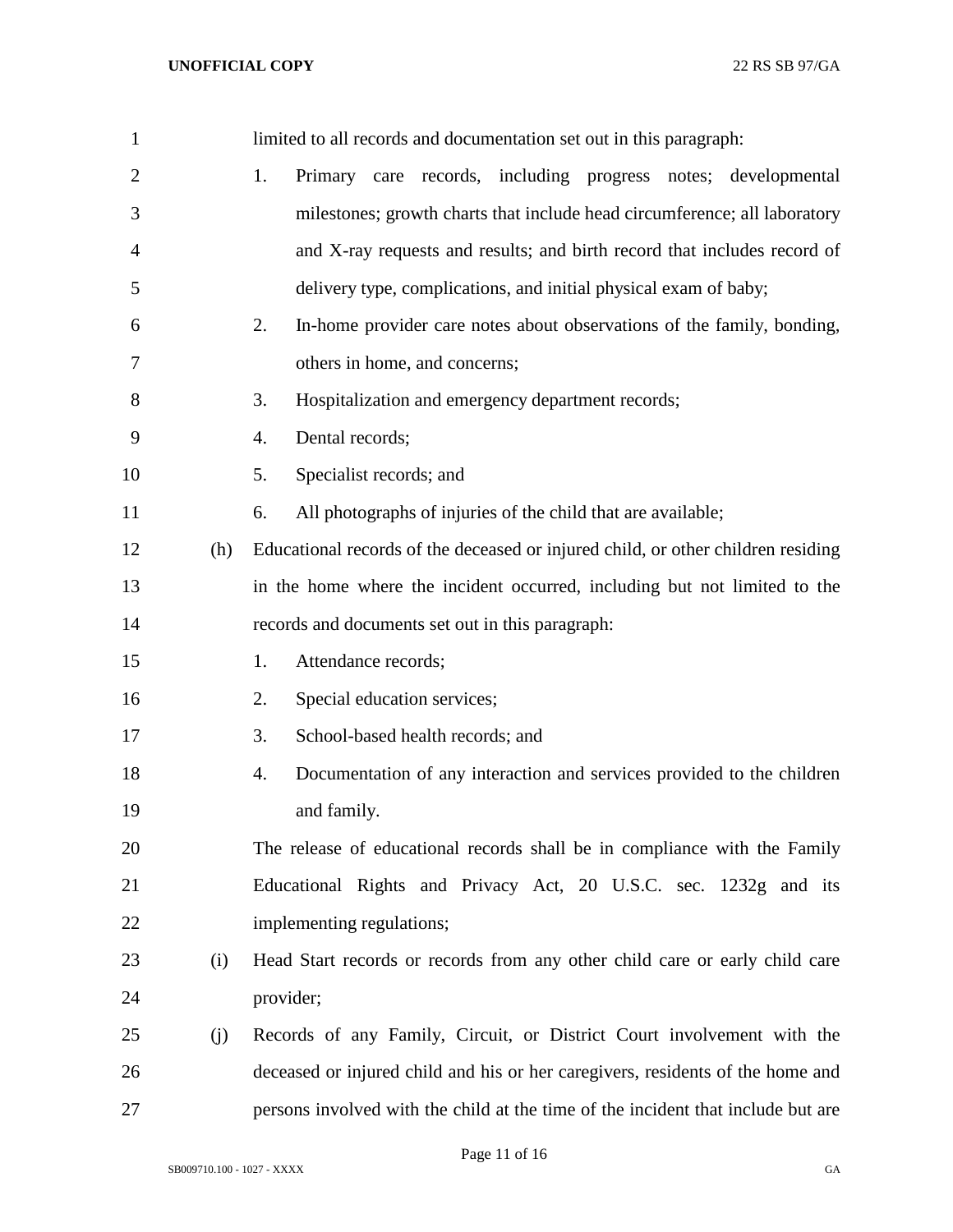| $\mathbf{1}$   |     |     | not limited to the juvenile and family court records and orders set out in this      |
|----------------|-----|-----|--------------------------------------------------------------------------------------|
| $\overline{c}$ |     |     | paragraph, pursuant to KRS Chapters 199, 403, 405, 406, and 600 to 645:              |
| 3              |     |     | Petitions;<br>1.                                                                     |
| 4              |     |     | 2.<br>Court reports by the Department for Community Based Services,                  |
| 5              |     |     | guardian ad litem, court-appointed special advocate, and the Citizen                 |
| 6              |     |     | <b>Foster Care Review Board;</b>                                                     |
| 7              |     |     | 3.<br>All orders of the court, including temporary, dispositional,<br><b>or</b>      |
| 8              |     |     | adjudicatory; and                                                                    |
| 9              |     |     | Documentation of annual or any other review by the court;<br>4.                      |
| 10             |     | (k) | Home visit records from the Department for Public Health or other services;          |
| 11             |     | (1) | All information on prior allegations of abuse or neglect and deaths of children      |
| 12             |     |     | of adults residing in the household;                                                 |
| 13             |     | (m) | All law enforcement records and documentation regarding the deceased or              |
| 14             |     |     | injured child and his or her caregivers, residents of the home, and persons          |
| 15             |     |     | involved with the child at the time of the incident; and                             |
| 16             |     | (n) | Mental health records regarding the deceased or injured child and his or her         |
| 17             |     |     | caregivers, residents of the home, and persons involved with the child at the        |
| 18             |     |     | time of the incident.                                                                |
| 19             | (7) |     | The panel may seek the advice of experts, such as persons specializing in the fields |
| 20             |     |     | of psychiatric and forensic medicine, nursing, psychology, social work, education,   |
| 21             |     |     | law enforcement, family law, or other related fields, if the facts of a case warrant |
| 22             |     |     | additional expertise.                                                                |
| 23             | (8) |     | The panel shall post updates after each meeting to the Web site of the Justice and   |
| 24             |     |     | Public Safety Cabinet regarding case reviews, findings, and recommendations.         |
| 25             | (9) |     | The panel chairperson, or other requested persons, shall report a summary of the     |
| 26             |     |     | panel's discussions and proposed or actual recommendations to the Interim Joint      |
| 27             |     |     | Committee on Health and Welfare of the Kentucky General Assembly monthly or at       |

Page 12 of 16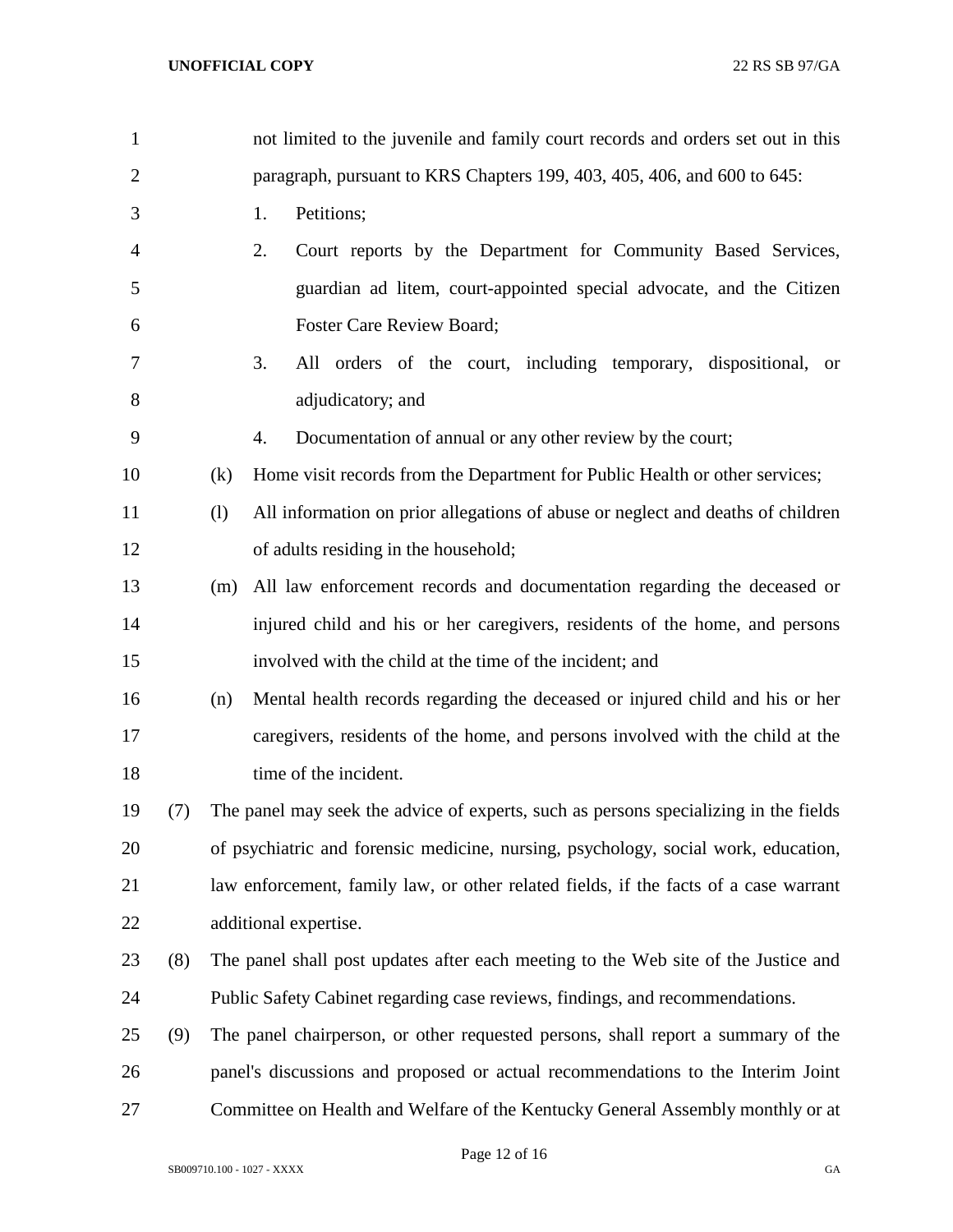the request of a committee co-chair. The goal of the committee shall be to ensure impartiality regarding the operations of the panel during its review process.

- (10) *(a)* The panel shall publish an annual report by *February*[December] 1 of each year consisting of case reviews, findings, and recommendations for system and process improvements to help prevent child fatalities and near fatalities that are due to abuse and neglect. The report shall be submitted to the Governor, the secretary of the Cabinet for Health and Family Services, the Chief Justice of the Supreme Court, the Attorney General, and the director of the Legislative Research Commission for distribution to the Child Welfare Oversight and Advisory Committee established in KRS 6.943 and the 11 Judiciary Committee.
- *(b) The panel shall determine which agency is responsible for implementing each recommendation, and shall forward each recommendation in writing to the appropriate agency.*
- *(c) Any agency that receives a recommendation from the panel shall, within ninety (90) days of receipt:*
- *1. Respond to the panel with a written notice of intent to implement the recommendation, an explanation of how the recommendation will be implemented, and an approximate time frame of implementation; or*
- *2. Respond to the panel with a written notice that the agency does not intend to implement the recommendation, and a detailed explanation of why the recommendation cannot be implemented.*
- (11) Information and record copies that are confidential under state or federal law and are provided to the external child fatality and near fatality review panel by the Cabinet for Health and Family Services, the Department for Community Based Services, or any agency, organization, or entity for review shall not become the information and records of the panel and shall not lose their confidentiality by virtue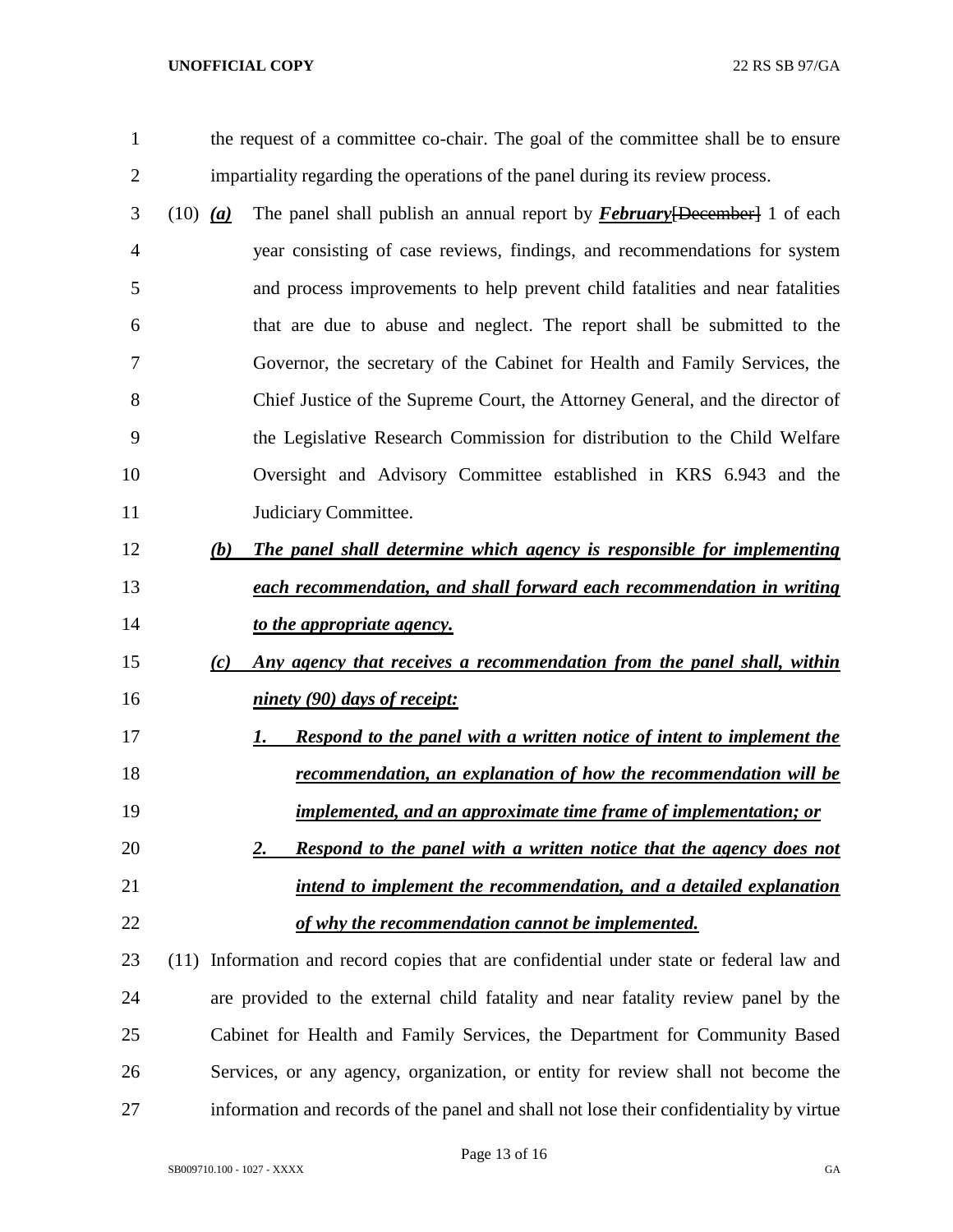of the panel's access to the information and records. The original information and records used to generate information and record copies provided to the panel in accordance with subsection (6) of this section shall be maintained by the appropriate agency in accordance with state and federal law and shall be subject to the Kentucky Open Records Act, KRS 61.870 to 61.884. All open records requests shall be made to the appropriate agency, not to the external child fatality and near fatality review panel or any of the panel members. Information and record copies provided to the panel for review shall be exempt from the Kentucky Open Records Act, KRS 61.870 to 61.884. At the conclusion of the panel's examination, all copies of information and records provided to the panel involving an individual case shall be destroyed by the Justice and Public Safety Cabinet.

 (12) Notwithstanding any provision of law to the contrary, the portions of the external child fatality and near fatality review panel meetings during which an individual child fatality or near fatality case is reviewed or discussed by panel members may be a closed session and subject to the provisions of KRS 61.815(1) and shall only occur following the conclusion of an open session. At the conclusion of the closed session, the panel shall immediately convene an open session and give a summary of what occurred during the closed session.

 (13) Each member of the external child fatality and near fatality review panel, any person attending a closed panel session, and any person presenting information or records on an individual child fatality or near fatality shall not release information or records not available under the Kentucky Open Records Act, KRS 61.870 to 61.884 23 to the public.

 (14) A member of the external child fatality and near fatality review panel shall not be prohibited from making a good faith report to any state or federal agency of any information or issue that the panel member believes should be reported or disclosed in an effort to facilitate effectiveness and transparency in Kentucky's child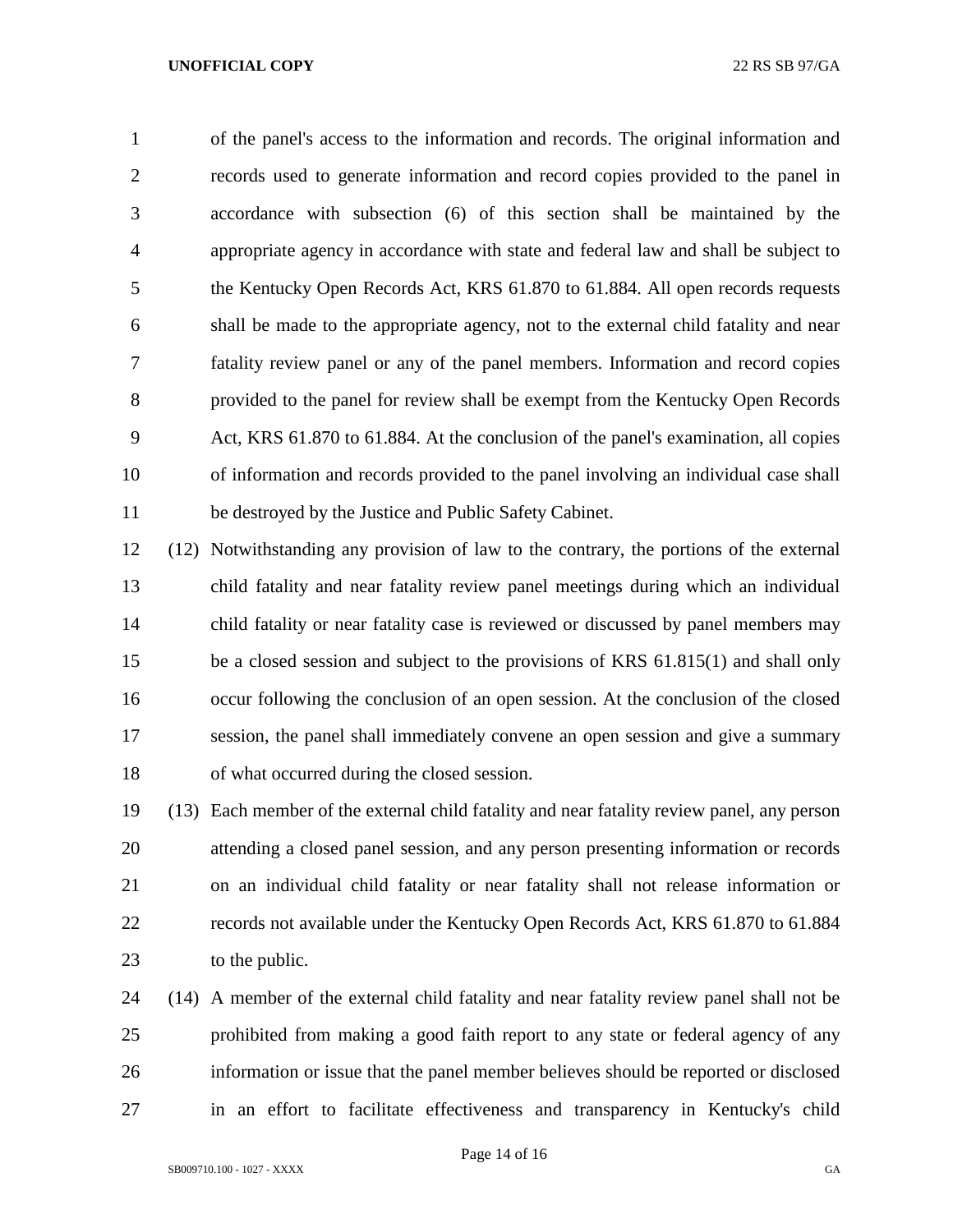protective services.

- (15) A member of the external child fatality and near fatality review panel shall not be held liable for any civil damages or criminal penalties pursuant to KRS 620.990 as a result of any action taken or omitted in the performance of the member's duties pursuant to this section and KRS 620.050, except for violations of subsection (11), 6 (12), or  $(13)$  of this section.
- *(16) The proceedings, records, opinions, and deliberations of the external child fatality and near fatality review panel shall be privileged and shall not be subject*
- *to discovery, subpoena, or introduction into evidence in any civil or criminal*
- *actions in any manner that would directly or indirectly identify specific persons*
- *or cases reviewed by the panel. Nothing in this subsection shall be construed to*
- *restrict or limit the right to discover or use in any civil action any evidence that is*
- *discoverable independent of the proceedings of the panel.*
- *(17)*[(16)] [Beginning in 2014 ]The Legislative Oversight and Investigations Committee of the Kentucky General Assembly shall conduct an annual evaluation of the external child fatality and near fatality review panel established pursuant to this section to monitor the operations, procedures, and recommendations of the panel and shall report its findings to the General Assembly.
- 19 Section 3. KRS 72.410 is amended to read as follows:
- (1) The coroner of each county shall investigate the cause and manner of all deaths that are defined by KRS 72.405 as a coroner's case.
- (2) The coroner may, in his sound discretion, when investigating a coroner's case, request the assistance of the district medical examiner and the Office of the Kentucky State Medical Examiner, order an autopsy, and hold an inquest.
- (3) (a) Upon notification of the death of a child under the age of eighteen (18) years which meets the criteria for a coroner's case as defined in KRS 72.405 and 72.025, the coroner shall *immediately*[as soon as practicable] contact the local